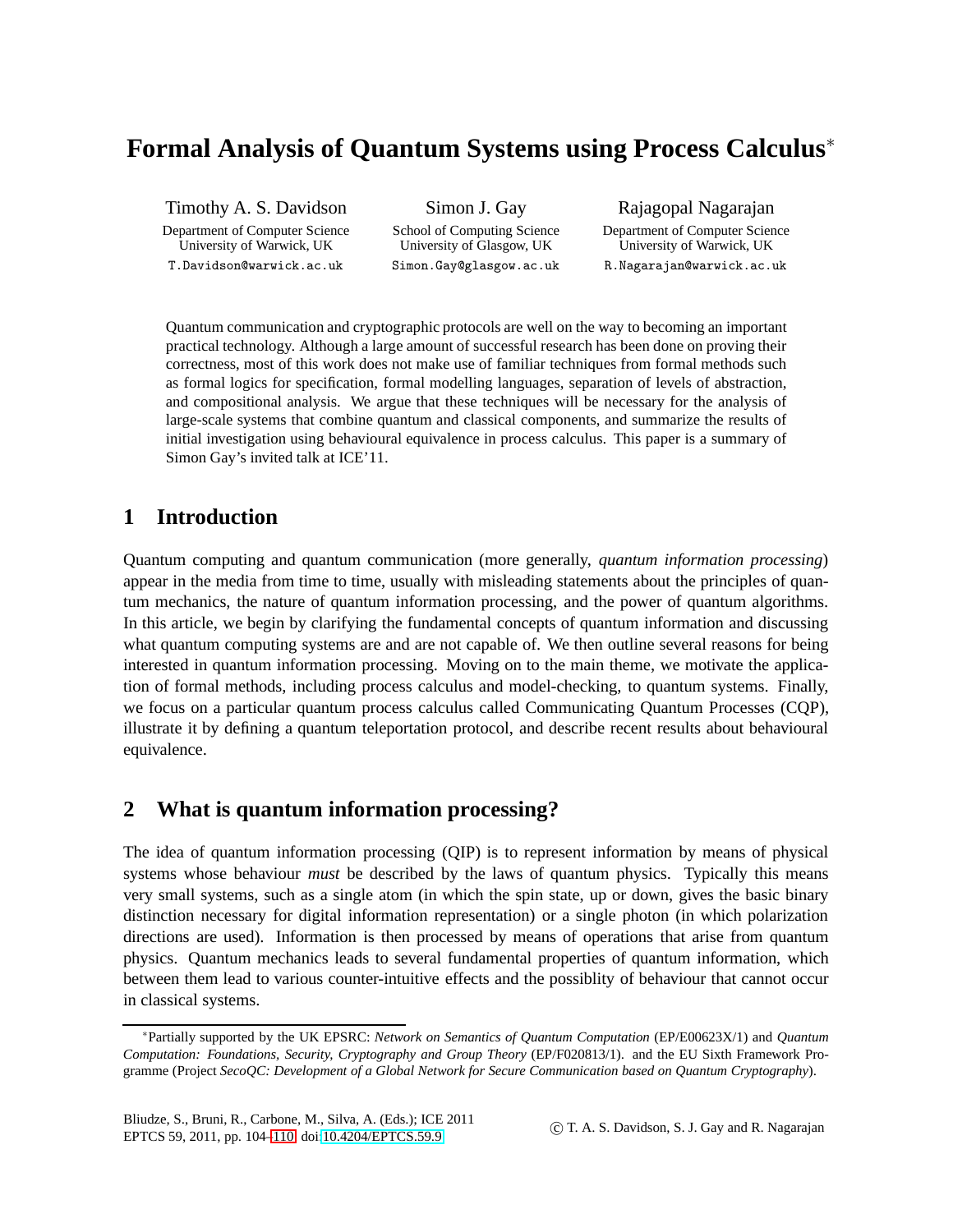#### **2.1 Superposition**

The state of a classical bit is either 0 or 1. The state of a quantum bit (qubit) is  $\alpha|0\rangle + \beta|1\rangle$ , where  $|0\rangle$ and  $|1\rangle$  are the *basis states*. In general,  $\alpha$  and  $\beta$  are complex numbers, and if both of them are non-zero then the state is a *superposition*, for example  $\frac{1}{\sqrt{2}}$  $\frac{1}{2}|0\rangle - \frac{1}{\sqrt{2}}$  $\frac{1}{2}$ |1). It is not correct to say, as often stated in the media, that a qubit can be in two states at once. It is in one state, but that state may be a superposition of the basis states.

#### **2.2 Measurement**

It is not possible to inspect the contents of a quantum state. The most we can do is a measurement. Measuring a qubit that is in state  $\alpha|0\rangle + \beta|1\rangle$  has a random result: with probability  $\frac{1}{|\alpha|^2}$  the result is 0, and with probability  $\frac{1}{|\beta|^2}$  the result is 1. After the measurement, the qubit is in the basis state corresponding to the result.

#### **2.3 Operations on a superposition**

An operation acts on every basis state in a superposition. For example, starting with the three-qubit state 1  $\frac{1}{2} |000\rangle + \frac{1}{2}$  $\frac{1}{2}$ [000} +  $\frac{1}{2}$ [010} -  $\frac{1}{2}$ [110} -  $\frac{1}{2}$ [111] and applying the operation "invert the second bit" produces the state<br>1010 + 1000} - 1100} - 1100} - 1101} This is sometimes known as *quantum parallalism*  $\frac{1}{2}|010\rangle + \frac{1}{2}$  $\frac{1}{2}$ |000 $\rangle - \frac{1}{2}$ |100 $\rangle - \frac{1}{2}$ |101 $\rangle$ . This is sometimes known as *quantum parallelism* and in the media it is often described as carrying out an operation simultaneously on a large number of values. However, it is not possible to discover the results of these simultaneous operations. A measurement would produce just one of the basis states. This is absolutely not a straightforward route to "parallelism for free".

#### **2.4 No cloning**

It is not possible to define an operation that reliably makes a perfect copy of an unknown quantum state. This is known as the *no cloning theorem*. It contrasts sharply with the classical situation, where the existence of uniform copying procedures is one of the main advantages of digital information. Every word in the statement of the no cloning theorem is significant. For example, with the knowledge that a given qubit is either  $|0\rangle$  or  $|1\rangle$ , it is possible to discover its state (by means of a simple measurement) and then set another qubit to the same state, thus creating a copy. It is also possible in general to create approximate copies, or to copy with a certain probability of perfect success but a certain probability of complete failure. It is possible to transfer an unknown quantum state from one physical carrier to another, but the process destroys the original state. This is known as *quantum teleportation*, and we will return to it later.

#### **2.5 Entanglement**

The states of two or more qubits can be correlated in a way that is stronger than any possible classical correlation. An example is the two-qubit state  $\frac{1}{\sqrt{2}}$  $\frac{1}{2}|00\rangle + \frac{1}{\sqrt{2}}$  $\frac{1}{2}$ |11). Measuring either qubit produces, with equal probability, the state  $|00\rangle$  or  $|11\rangle$ . Measuring the other qubit is then guaranteed to produce the same result as the first measurement. This correlation is preserved by quantum operations on the state, in a way that cannot be reproduced classically. This phenomenon is called *entanglement* and it is a key resource for quantum algorithms and communication protocols.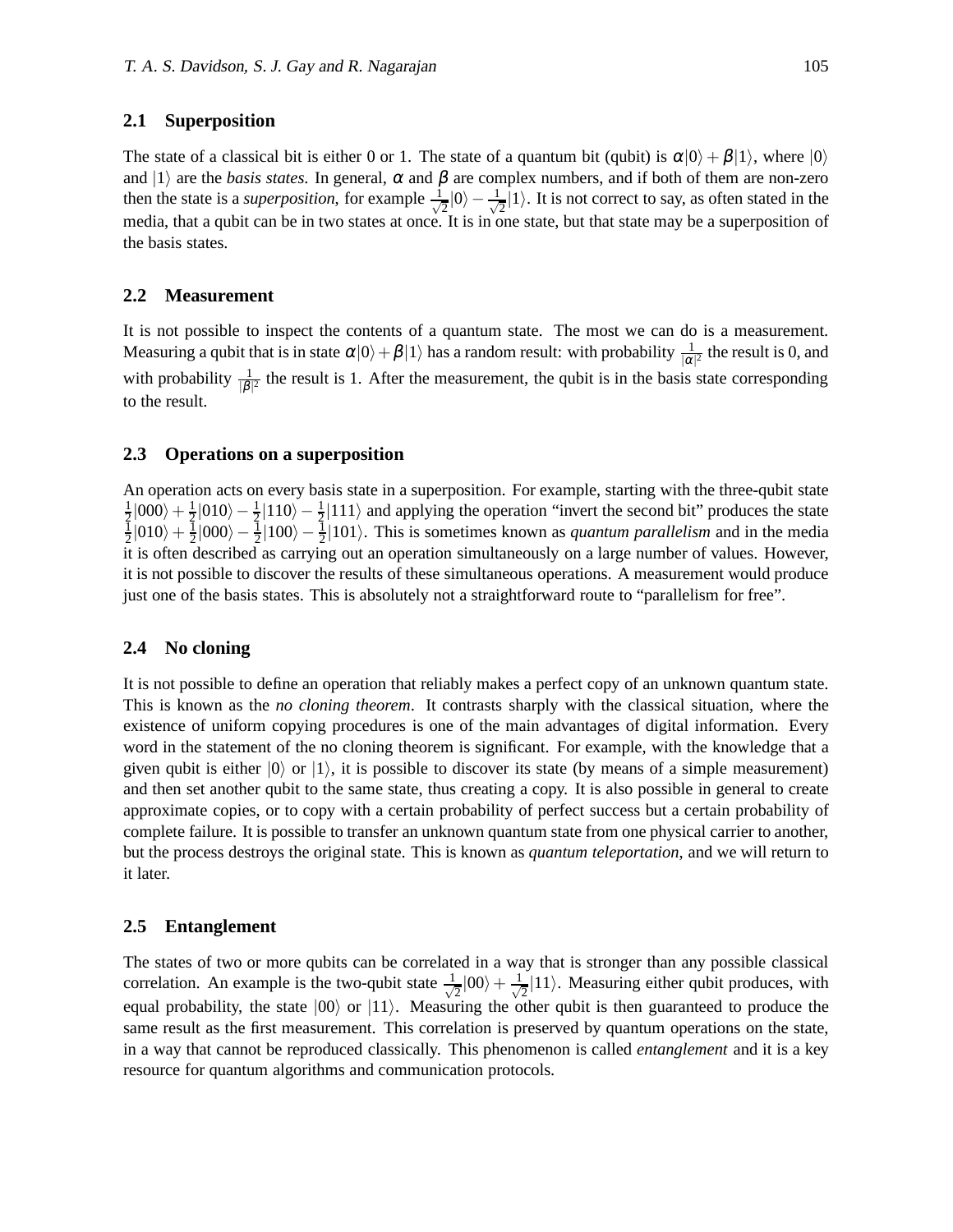## **3 Quantum algorithms and protocols**

We will now summarize a few algorithms and protocols in which quantum information processing has a clear advantage over classical information processing. This list is not complete; in particular, there are many more cryptographic protocols than we mention here. Teleportation is not included here as we will discuss it in more detail later.

#### **3.1 The Deutsch-Jozsa algorithm**

Suppose an unknown function  $f: \{0,1\}^n \to \{0,1\}$ , is given as a black box, together with information that *f* is either *constant* or *balanced* (meaning that its value is 0 for exactly half of its inputs). The Deutsch-Jozsa algorithm [\[6\]](#page-5-0) works out whether *f* is constant or balanced, with only one evaluation of *f* . Classically,  $2^{n-1} + 1$  evaluations would be required in the worst case.

#### **3.2 Shor's algorithm**

Shor's algorithm [\[18\]](#page-6-1) is for integer factorization. Its complexity is  $O((\log n)^3)$ , whereas the best known classical algorithm has complexity  $O(e^{(\log n)^{\frac{1}{3}}(\log \log n)^{\frac{2}{3}}})$ . The RSA cryptosystem relies on the unproven assumption that factorization is intractable, so a practical implementation of Shor's algorithm would threaten current information security technology. Note, however, that there is no proved non-polynomial lower bound for classical factorization algorithms, and factorization is not believed to be an NP-complete problem. Media reports about quantum computing often give the impression that quantum computers can solve NP-complete problems efficiently, but there is no evidence for this statement.

### **3.3 Grover's algorithm**

Grover's algorithm [\[12\]](#page-5-1) finds an item in an unstructured list of length *n*, taking time  $O(\sqrt{n})$ . Classically, every item must be inspected, requiring  $O(n)$  time on average.

### **3.4 Quantum key distribution**

Quantum key distribution (QKD) protocols, such as the BB84 [\[1\]](#page-5-2) protocol of Bennett and Brassard, generate shared cryptographic keys which can then be used with a classical encryption technique such as a one-time pad. QKD is secure against any attack allowed by the laws of quantum mechanics, including any future developments in quantum computing. Essentially, secrecy of the key is guaranteed by the no cloning theorem: an attacker cannot make a perfect copy of any information that she intercepts while the protocol is running, and therefore either receives negligible information or reveals her presence.

## **4 Why is QIP interesting, and will it become practically significant?**

There are several reasons to be interested in quantum information processing. First, the subject is really about understanding the information-processing power permitted by the laws of physics, and this is a fundamental scientific question. Second, quantum algorithms might help to solve certain classes of problem more efficiently; if, however, NP-complete problems cannot be solved efficiently even by a quantum computer, then understanding why not is also a question of fundamental interest. Third, quantum cryptography provides a neat answer, in advance, to any threat that quantum computing might pose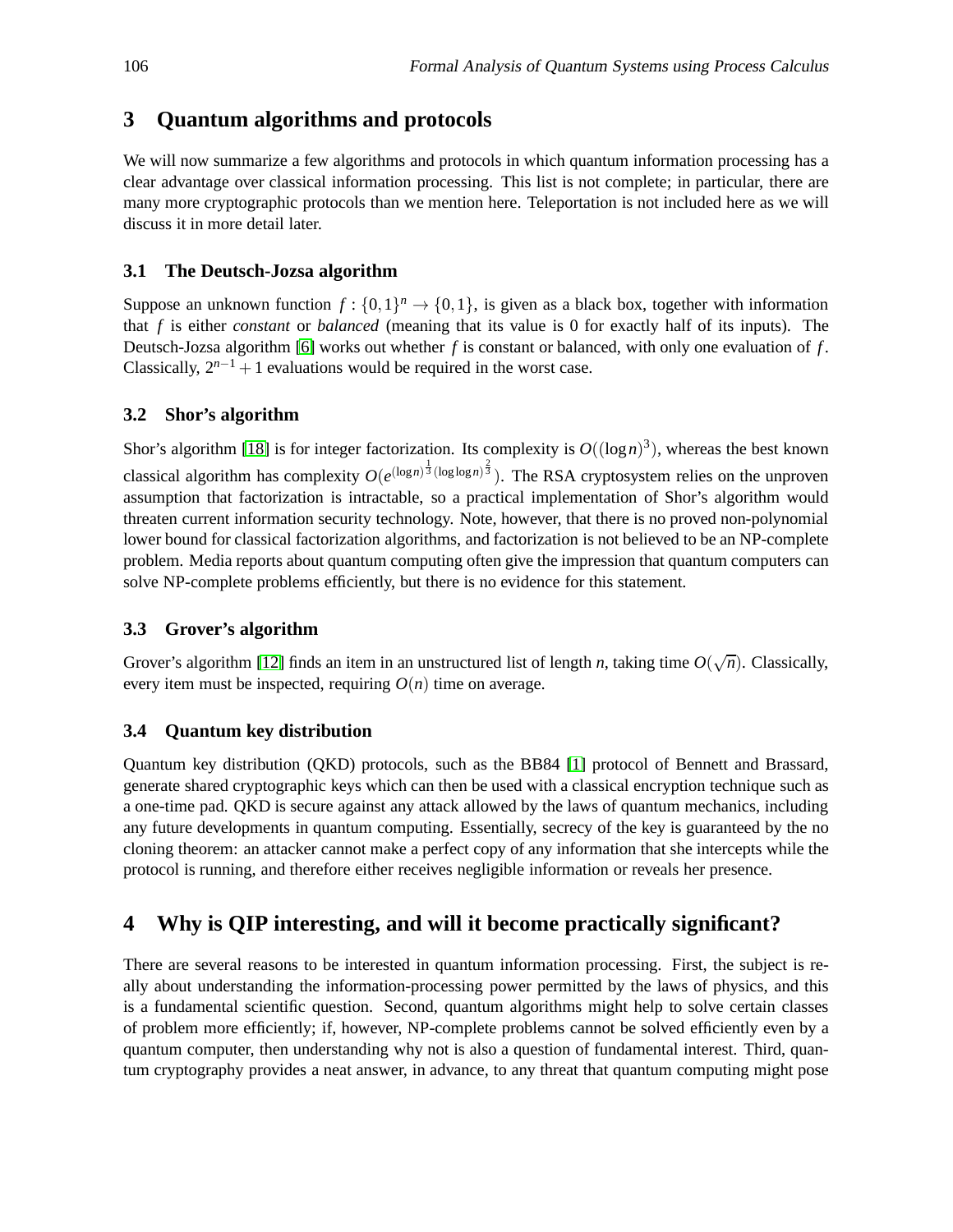to classical cryptography. Fourth, as integrated circuit components become smaller, quantum effects become more difficult to avoid. Quantum computing might be necessary in order to continue the historical trend of miniaturization, even if it offers no complexity-theoretic improvement. Finally, Feynman suggested that quantum computers could be used to simulate complex (quantum) physical systems whose behaviour is hard to analyze classically.

Will QIP become practically significant? Some aspects are already practical: there are companies selling QKD systems today. Whether or not there is a real demand for quantum cryptography remains to be seen, but it seems likely that the promise of absolute security will attract organizations that feel they cannot take any chances. Quantum computing seems to be feasible in principle, although there are still formidable scientific and engineering challenges. But many experimental groups are working hard, and physicists and engineers are very clever. Remember that in 1949 the statement "In the future, computers may weigh no more than 1.5 tonnes" was a very speculative prediction.

### **5 Formal methods for QIP**

There is no doubt about the correctness of quantum algorithms and protocols. Simple protocols such as teleportation can be checked with a few lines of algebra, Shor's and Grover's algorithms have been extensively studied, and Mayers [\[15\]](#page-6-2) and others have proved the security of quantum key distribution. But what about *systems*, which are constructed from separate components and combine quantum and classical computation and communication? Experience in classical computing science has shown that correctness of a complete implemented system is a very different question from correctness of the idealized mathematical protocol that it claims to implement. This is the *raison d'être* of the field of formal methods.

Nagarajan and Gay [\[16\]](#page-6-3) suggested applying formal methods to quantum systems, with the same motivation as for classical systems:

- *formal modelling languages*, for unambiguous definitions;
- analysis of *systems*, rather than idealized situations;
- *systematic verification methodologies*, rather than *ad hoc* reasoning;
- the possibility of *tool support*.

We have been working on two strands: quantum process calculus [\[8,](#page-5-3) [9\]](#page-5-4), most recently in collaboration with Davidson [\[5\]](#page-5-5), and model-checking, in collaboration with Papanikolaou [\[10,](#page-5-6) [11,](#page-5-7) [17\]](#page-6-4). In general these approaches are not mutually exclusive. However, our work on process calculus has focussed on the development of basic theory, leading up to the definition of behavioural equivalence; our work on model-checking uses a different style of specification language, more closely related to Promela. Some recent work [\[4\]](#page-5-8) makes connections between the two themes.

Other approaches to quantum process calculus include Jorrand and Lalire's QPAlg [\[13\]](#page-6-5) and Ying *et al.*'s qCCS [\[20\]](#page-6-6).

## **6 Quantum teleportation in CQP**

Teleportation [\[2\]](#page-5-9) is a protocol for transferring an unknown qubit state from one participant, Alice, to another, Bob. The protocol uses classical communication — in fact, communication of just two classical bits — to achieve the transfer of a quantum state which is specified by two complex numbers. The trick is that there must be some pre-existing entanglement, shared by Alice and Bob.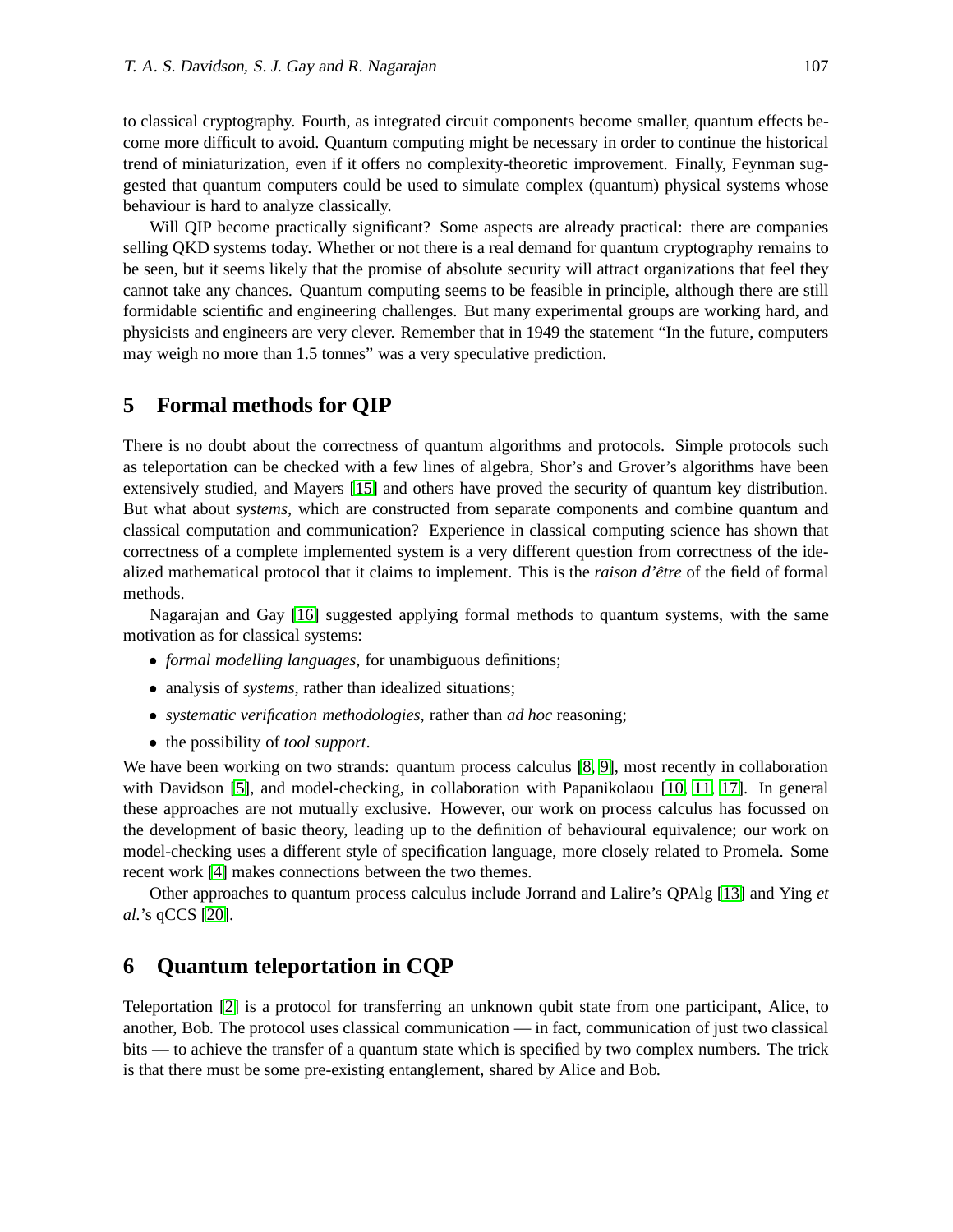Let *x* and *y* refer to two qubits that, together, are in the entangled state  $\frac{1}{\sqrt{2}}$  $\frac{1}{2}|00\rangle + \frac{1}{\sqrt{2}}$  $\frac{1}{2}$ |11). Let *u* be a qubit in an unknown state, that is given to Alice. The protocol consists of the following steps.

- 1. Alice applies the *controlled not* operator to *u* and *x*. This is a two-qubit operator whose effect on each basis state is to invert the second bit if and only if the first bit is 1.
- 2. Alice applies the *Hadamard* operator to *x*. This operator is a change of basis from  $\{|0\rangle, |1\rangle\}$  to  $\{\frac{1}{\sqrt{2}}\}$  $\frac{1}{2}(|0\rangle+|1\rangle), \frac{1}{\sqrt{2}}$  $\frac{1}{2}(|0\rangle - |1\rangle).$
- 3. Alice measures *u* and *x*, obtaining a two-bit classical result.
- 4. Alice sends this two-bit classical value to Bob.
- 5. Bob uses this classical value to determine which of four operators should be applied to *y*.
- 6. The state of *y* is now the original state of *u* (and *u* has lost its original state and is in a basis state).

Although the measurement in step 3 has a probabilistic result, the use of the classical value to determine a compensating operation in step 5 means that the complete protocol is deterministic in its effect on the state of Bob's qubit.

The following definitions in the process calculus CQP (Communicating Quantum Processes) [\[8,](#page-5-3) [9\]](#page-5-4) model the teleportation protocol. *Alice*, *Bob* and *Teleport* are processes; *q* is a formal parameter representing a qubit; *in*, *out*, *a* and *b* are formal parameters representing channels; *c* is a private channel; *x*, *y* are local names for freshly allocated qubits, which will be instantiated with the names of actual qubits during execution. The language is based on pi-calculus and most of the syntax should be familiar.

$$
Alice(q, in, out) = in?[u]. \{u, q \ast = \text{CNot}\}.\{u \ast = H\}.\text{out![measure } u, q].\textbf{0}
$$
\n
$$
Bob(q, in, out) = in?[r]. \{y \ast = \sigma_r\}.\text{out!}[y].\textbf{0}
$$
\n
$$
Teleport(a, b) = (\text{qbit } x, y) (\{x \ast = H\}.\{x, y \ast = \text{CNot}\}.\text{(new } c) (Alice(x, a, c) \mid Bob(y, c, b))
$$

In *Teleport*, the actions before (new *c*) put the qubits *x* and *y* into the necessary entangled state. In order to help with writing a specification, *Alice* is given the qubit to be teleported as a message on channel *in*, and at the end of the protocol, *Bob* outputs the final qubit on *out*.

CQP has an operational semantics defined by labelled transition rules; it also has a type system in which the no cloning theorem is represented by linear typing. The example above, for simplicity, does not include type declarations.

The desired behaviour of teleportation is that a qubit (quantum state) is received on *a* and the same quantum state is sent on *b*; the protocol should behave like an identity operation:

Identity
$$
(c,d) = c
$$
?[x].d![x].0

We can now write a specification of teleportation:

$$
Teleport(c,d) \cong Identity(c,d)
$$

where ≅ is a behavioural equivalence. Equivalent processes cannot be distinguished by any observer: they output the same values in the same circumstances, they produce the same probability distributions of measurement results, and in general interact in the same way with their environment.

As usual, we would like behavioural equivalence to be a congruence:

$$
\forall P, Q, C. \quad P \cong Q \Rightarrow C[P] \cong C[Q]
$$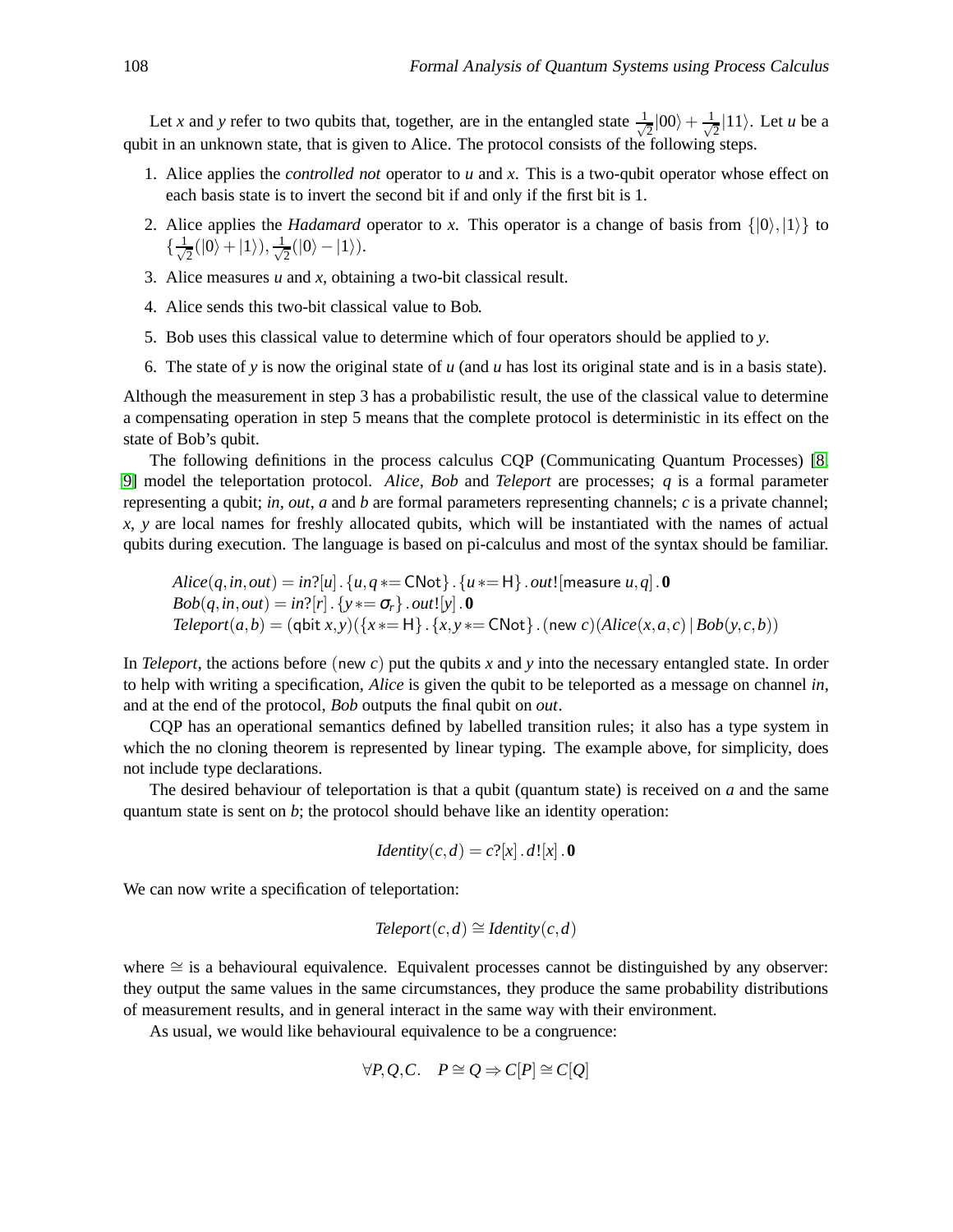where  $C$  is a process context. Congruence supports equational reasoning, and the universal composability properties defined by Canetti [\[3\]](#page-5-10) in a different setting. Developing a congruence for a quantum process calculus was an open problem for several years [\[14\]](#page-6-7), but very recently we have defined a congruence for CQP [\[5\]](#page-5-5) and Feng *et al.* have independently defined one for qCCS [\[7\]](#page-5-11). Our equivalence is a form of probabilistic branching bisimulation [\[19\]](#page-6-8), with appropriate extensions to deal with the quantum state. We have proved that the specification of teleportation is satisfied.

### **7 Conclusion**

We have outlined the principles of quantum information processing, and argued that formal methods will be necessary in order to guarantee the correctness of practical quantum systems. We have illustrated a particular approach — specification and verification via behavioural equivalence in quantum process calculus — with reference to quantum teleportation.

Future work on the theoretical side will include the development of equational axiomatizations of behavioural equivalence in CQP, and the automation of equivalence checking. On the practical side, we intend to work on more substantial examples including cryptographic systems.

### <span id="page-5-2"></span>**References**

- [1] C. H. Bennett & G. Brassard (1984): *Quantum Cryptography: Public-key Distribution and Coin Tossing*. In: IEEE Conf. on Comp., Sys. and Sig. Proc.
- <span id="page-5-9"></span>[2] C. H. Bennett, G. Brassard, C. Cr´epeau, R. Jozsa, A. Peres & W. K. Wootters (1993): *Teleporting an unknown quantum state via dual classical and Einstein-Podolsky-Rosen channels*. Phys. Rev. Lett. 70, pp. 1895–1899, doi[:10.1103/PhysRevLett.70.1895.](http://dx.doi.org/10.1103/PhysRevLett.70.1895)
- <span id="page-5-10"></span>[3] R. Canetti (2001): *Universally Composable Security: A New Paradigm for Cryptographic Protocols*. In: 42nd IEEE Symp. Found. Comp. Sci., doi[:10.1109/SFCS.2001.959888.](http://dx.doi.org/10.1109/SFCS.2001.959888)
- <span id="page-5-8"></span>[4] T. Davidson, S. J. Gay, H. Mlnařík, R. Nagarajan & N. Papanikolaou (2011): *Model Checking for Communicating Quantum Processes*. International Journal of Unconventional Computing (to appear).
- <span id="page-5-5"></span>[5] T. A. S. Davidson (2011): *Formal Verification Techniques using Quantum Process Calculus*. Ph.D. thesis, University of Warwick.
- <span id="page-5-0"></span>[6] D. Deutsch & R. Jozsa (1992): *Rapid solutions of problems by quantum computation*. Proceedings of the Royal Society of London <sup>A</sup> 439(1907), pp. 553–558, doi[:10.1098/rspa.1992.0167.](http://dx.doi.org/10.1098/rspa.1992.0167)
- <span id="page-5-11"></span>[7] Y. Feng, R. Duan & M. Ying (2011): *Bisimulation for quantum processes*. In: 38th ACM Symp. on Principles of Prog. Langs., doi[:10.1145/1926385.1926446.](http://dx.doi.org/10.1145/1926385.1926446)
- <span id="page-5-3"></span>[8] S. J. Gay & R. Nagarajan (2005): *Communicating Quantum Processes*. In: 32nd ACM Symp. on Principles of Prog. Langs., doi[:10.1145/1040305.1040318.](http://dx.doi.org/10.1145/1040305.1040318) Also arXiv:quant-ph/0409052.
- <span id="page-5-4"></span>[9] S. J. Gay & R. Nagarajan (2006): *Types and typechecking for Communicating Quantum Processes*. Mathematical Structures in Computer Science 16(3), pp. 375–406, doi[:10.1017/S0960129506005263.](http://dx.doi.org/10.1017/S0960129506005263)
- <span id="page-5-6"></span>[10] S. J. Gay, N. Papanikolaou & R. Nagarajan (2008): *QMC: a model-checker for quantum systems*. In: Proceedings of the 20th International Conference on Computer Aided Verification (CAV), Springer LNCS 5123, pp. 543–547, doi[:10.1007/978-3-540-70545-1](http://dx.doi.org/10.1007/978-3-540-70545-1_51) 51.
- <span id="page-5-7"></span>[11] S. J. Gay, N. Papanikolaou & R. Nagarajan (2010): *Specification and verification of quantum protocols*. In: Semantic Techniques in Quantum Computation, Cambridge University Press.
- <span id="page-5-1"></span>[12] L. Grover (1996): *A Fast Quantum Mechanical Algorithm for Database Search*. In: Proc. 28th Annual ACM Symposium on the Theory of Computation, ACM Press, pp. 212–219, doi[:10.1145/237814.237866.](http://dx.doi.org/10.1145/237814.237866)